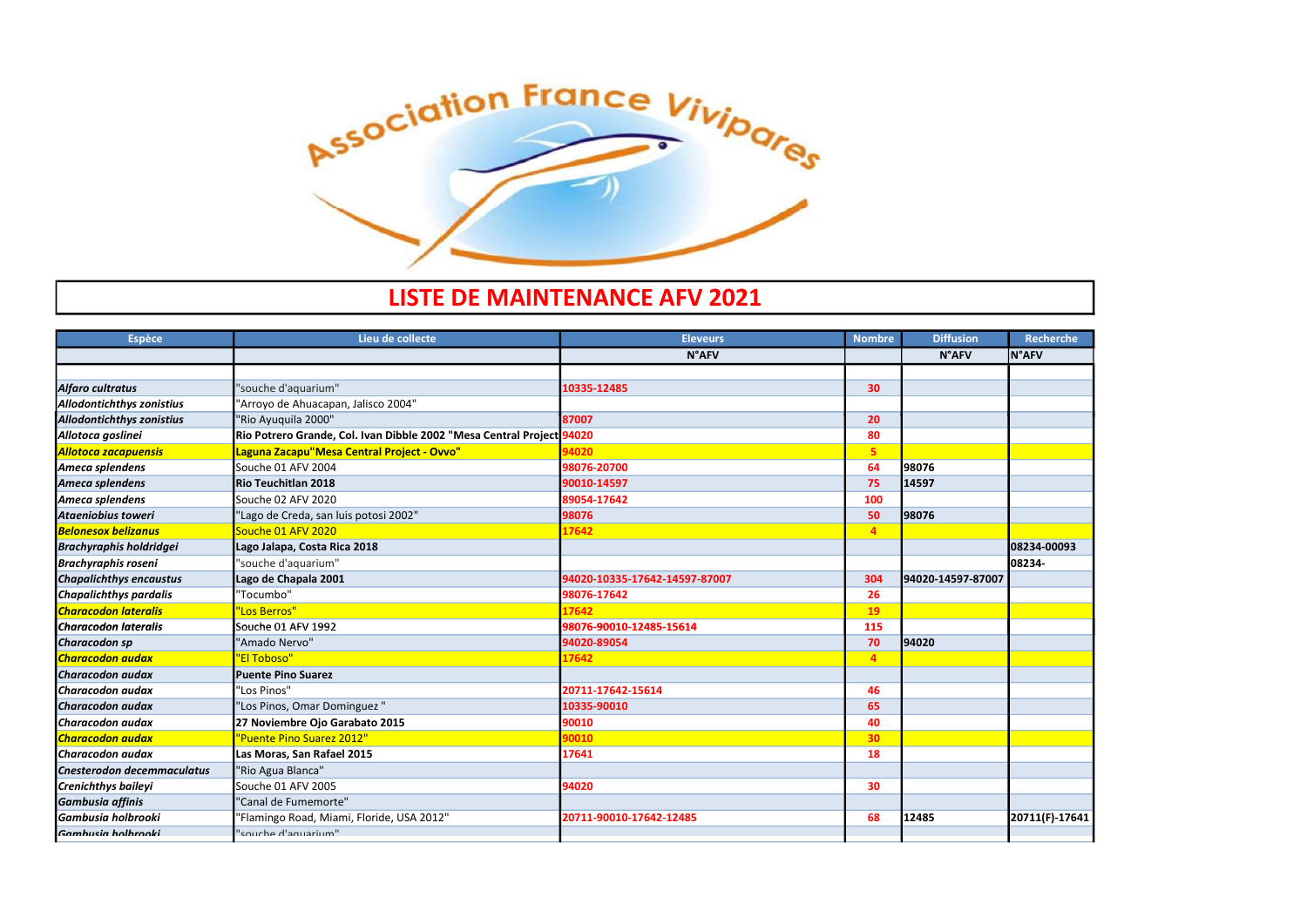| Gambusia vittata                                       | Souche 01 AFV 2019                                                          | 12485                   | 5               |             |          |
|--------------------------------------------------------|-----------------------------------------------------------------------------|-------------------------|-----------------|-------------|----------|
| Gambusia vittata                                       | Souche 02 AFV 2020                                                          | 17642                   | Δ               |             |          |
| Gambusia vittata                                       | 'souche d'aquarium"                                                         | 20711-21734             | 14              |             |          |
| <b>Girardinus metallicus</b>                           | Souche 01 AFV 2004                                                          | 89054-12485             | 60              |             |          |
| <b>Girardinus metallicus</b>                           | 'San Juan y Martinez, Pinar del Río, Cuba 2010"                             | 20719                   | 17              |             |          |
| Girardinus metallicus                                  | Souche 02 AFV 2019 Yellow Belly                                             | 08212-17642-10330-20719 | 17              |             |          |
| <b>Girardinus metallicus</b>                           | 'souche d'aquarium"                                                         | 10330-20719-17642       | 100             | 10330       |          |
| <b>Girardinus falcatus</b>                             | 'Sandino, Pinar del Río, Cuba 2018"                                         | 20719                   | 5 <sub>1</sub>  |             |          |
| <b>Girardinus falcatus</b>                             | "Trinidad Sancti Spiritus; Cuba, 1988"                                      | 20719                   | 62              |             |          |
| <b>Girardinus falcatus</b>                             | Souche 01 AFV 2018                                                          | 10335-08234-17642-12485 | 45              | 08234-      | 12485(M) |
| Girardinus uninotatus                                  | Arroyo Nortey, Las Terrazas Cuba 2005                                       | 94020-20711-12485-15614 | 195             | 94020-12485 |          |
| Goodea atripinnis                                      | Presa de Cocula 2018                                                        | 94020-90010             | 34              | 94020       | 14597    |
| <b>Heterandria formosa</b>                             | Souche 03 AFV 2017                                                          |                         |                 |             | 14599    |
| <b>Heterandria formosa</b>                             | "souche d'aquarium"                                                         | 07184-17642-20719       | <b>135</b>      | 07184-      | 14599    |
| <b>Heterandria formosa</b>                             | 'Lac Myakka, Floride USA 2002"                                              | 17642                   | 5 <sub>1</sub>  |             | 14599    |
| <b>Ilyodon furcidens</b>                               | "Rio Terrero"                                                               | 12485-87007             | 60              | 12485-87007 |          |
| <b>Ilyodon furcidens</b>                               | Cuauthemoc, Jalisco 2018                                                    | 94020-98076             | 63              | 94020       |          |
| <b>Ilyodon furcidens</b>                               | Arroyo El Jacalon, Jalisco 2018                                             | 94020-98076             | 36              | 94020       |          |
| Ilyodon whitei                                         | San Jose del Tule 2018                                                      | 94020-98076-90010       | 57              | 94020       |          |
| Ilyodon whitei                                         | 'souche d'aquarium"                                                         |                         |                 |             |          |
| Ilyodon whitei                                         | Souche 01 AFV 2019                                                          | 17642                   | 22              |             |          |
| Limia islai                                            | Lac Miragoâne (souche Glaser)                                               | 17642                   | $\overline{4}$  |             |          |
| Limia melanogaster                                     | Souche 02 AFV 2017                                                          |                         |                 |             |          |
| Limia melanonotata                                     | Lago Enriquillo, République Dominicaine                                     | 12485                   | 60              | 12485       |          |
| Limia nigrofasciata                                    | Souche 01 AFV 2004                                                          |                         |                 |             |          |
| Limia nigrofasciata                                    | Souche 03 AFV 2017                                                          | 17642                   | $\mathbf{1}$    |             |          |
| Limia nigrofasciata                                    | Lac Miragoâne, Haïti 2010                                                   | 89054-15614-17642       | 37              |             |          |
| Limia nigrofasciata                                    | Souche 04 AFV 2019                                                          | 08212                   | 30 <sub>2</sub> |             |          |
| Limia perugiae                                         | 'souche d'aquarium"                                                         | 17642-10330             | 51              |             |          |
| Limia tridens                                          | 'Laguna la Jicotea, Isla de la Juventud, Cuba, 1987"                        | 20719                   | $\overline{4}$  |             |          |
| Limia tridens                                          | Souche 01 AFV 2004                                                          | 08212-12485             | 30              |             | 12485(M) |
| Limia tridens                                          | "Tiburon 1998"                                                              | 17642                   | $\overline{4}$  |             |          |
| Limia vittata                                          | 'Laguna Los Tainos, Cuba 2000 "                                             | 17642                   | 20 <sub>2</sub> |             |          |
| Limia vittata                                          | Souche 01 AFV 2016                                                          | 89054                   | 40              |             |          |
| Limia vittata                                          | Souche 02 AFV 2020                                                          | 17642                   | 21              |             |          |
| Limia vittata                                          | "souche d'aquarium"                                                         | 00093-12485             | <b>15</b>       | 00093-      | 12485(F) |
| Neoheterandrai elegans                                 | "souche d'aquarium"                                                         | 20719                   | <b>19</b>       |             |          |
| Neoheterandrai elegans                                 | "Rio Trurando, Columbia, 1998"                                              | 20719                   | 6 <sup>1</sup>  |             |          |
|                                                        | Phalloceros caudimaculatus reticul "Rio Sao, Fransisco Bahia, Brasil, 2000" | 20719                   | 22              |             |          |
| <b>Phalloceros caudimaculatus</b>                      | "Rio Yi, Uruguay"                                                           |                         |                 |             |          |
| Phalloceros caudimaculatus reticul Souche 01 AFV 2019  |                                                                             | 17642                   | 23              |             |          |
| Phalloceros caudimaculatus reticul "souche d'aquarium" |                                                                             | 20719                   | <b>16</b>       |             |          |
| Phalloceros caudimaculatus reticul Souche 02 AFV 2007  |                                                                             | 89054-15614             | 80              |             |          |
| Phalloceros caudimaculatus reticul Souche 03 AFV 2020  |                                                                             | 17642                   | 8 <sup>°</sup>  |             |          |
| <b>Phallichthys amates</b>                             | "souche d'aquarium"                                                         | 20715                   | 7 <sup>7</sup>  | 20715       |          |
| <b>Phallichthys fairweatheri</b>                       | Souche 01 AFV 2018                                                          | 15614                   | <b>15</b>       |             |          |
| <b>Phallichthys quadripunctatus</b>                    | Souche 01 AFV 2020                                                          | 17642                   | 8 <sup>°</sup>  |             |          |
| <b>Phallichthys tico</b>                               | "Jago Jalapa"                                                               | 17642                   | 7               |             |          |
| <b>Phallichthys tico</b>                               | "souche d'aquarium"                                                         | 12485-20715-20719       | 64              |             |          |

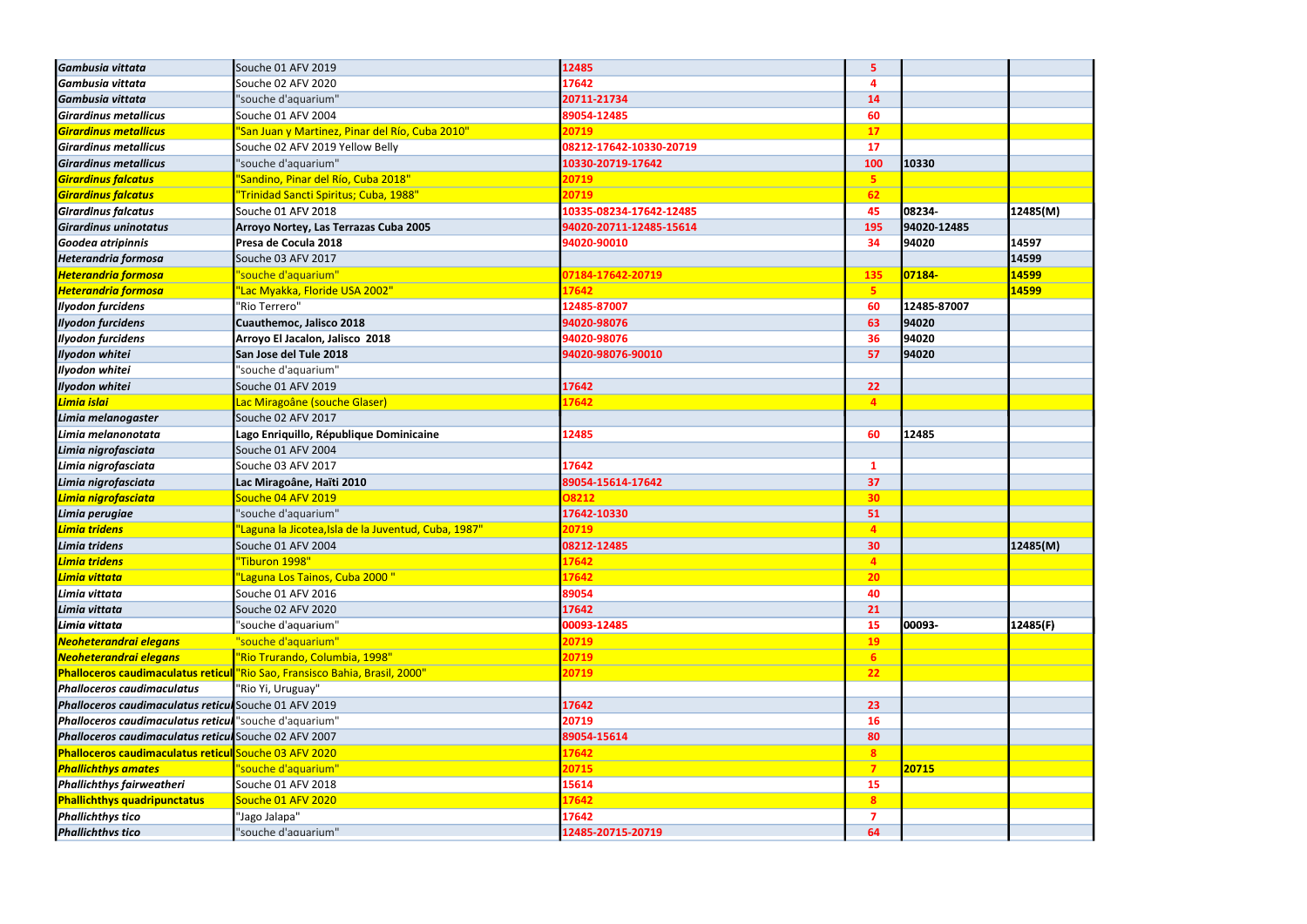| Poecilia chica                     | <b>Rio Purificacion, Mexique 2012</b>                | 10335-12485                          | 34              |                          | 12485       |
|------------------------------------|------------------------------------------------------|--------------------------------------|-----------------|--------------------------|-------------|
| <b>Poecilia gilii</b>              | "souche d'aquarium"                                  | 08234-                               | 10 <sub>1</sub> |                          |             |
| <b>Poecilia gilii</b>              | Souche 01 AFV 2020                                   | 17642                                | 8 <sup>°</sup>  |                          |             |
| Poecilia kykesis                   | "Laguna Catazaja, Mexique"                           |                                      |                 |                          |             |
| <b>Poecilia mexicana</b>           | "souche d'aquarium"                                  | 17642                                | 55              |                          |             |
| Poecilia reticulata                | 'Brazzaville, Congo 2013"                            | 89054                                | 40              |                          |             |
| Poecilia reticulata                | "Carupano 2008"                                      | 89054-08234-90010                    | 120             | 08234-                   |             |
| <b>Poecilia reticulata</b>         | "Etangs Saint-Jean, Saint Barthélémy"                | 04148-                               |                 |                          |             |
| Poecilia reticulata                | "Souche du Ghana, 2018"                              |                                      |                 |                          |             |
| Poecilia reticulata                | "Maculatus 1916"                                     |                                      |                 |                          |             |
| Poecilia reticulata                | "Souche du Mexique"                                  |                                      |                 |                          |             |
| Poecilia reticulata                | "Souche des Philippines"                             |                                      |                 |                          |             |
| Poecilia reticulata                | "Rio Téfé"                                           | 08212-                               | 35              | 08212-                   |             |
| Poecilia reticulata                | 'Rio Vichada, Colombie "                             | 02138-17642                          | 157             | 02138-                   |             |
| <b>Poecilia reticulata</b>         | "Trinidad"                                           | 15614                                | 45              |                          |             |
| Poecilia salvatoris                | "San Lorenzo, Nicaragua 2010"                        | 94020-89054-08234-900053-17642-10330 | 214             | 94020-08234-10330 00093- |             |
| Poecilia sp. Endler's              | "Laguna de Los Patos 2002"                           | 89054                                | 50              |                          |             |
| Poecilia velifera                  | Cancun, Mexique 2010                                 | 10335-00093                          | <b>10</b>       |                          |             |
| <b>Poecilia wingei</b>             | "souche d'aquarium"                                  | 92030-20723                          | 85              |                          |             |
| Poecilia wingei                    | 'Laguna de Campoma, Venezuela 2008"                  | 20710-89054-08212-08234-02138-90010  | 525             | 08212-08234-02138        |             |
| Poecilia wingei                    | 'Laguna de Campoma, Venezuela 2011 "el tigre""       | 20715                                | 20              | 20715                    |             |
| Poecilia wingei                    | "Venezuela"                                          | 10330                                | 50              |                          |             |
| <b>Poeciliopsis gracilis</b>       | "Rio del Oro"                                        | 20719                                | 27              |                          |             |
| <b>Poeciliopsis gracilis</b>       | "Rio Jatepec"                                        |                                      |                 |                          |             |
| Priapella compressa                | Souche 01 AFV 2008                                   | 8212                                 | 34              | 8212                     | 00093-      |
| <b>Priapella olmecae</b>           | "souche d'aquarium"                                  | 08212                                | 15              |                          |             |
| <b>Priapichthys annectens</b>      | "Rio Danta, Costa Rica 2016"                         | 17642                                | $\mathbf{0}$    |                          |             |
| <b>Priapichthys nigroventralis</b> | "souche d'aquarium"                                  | 12485                                | 15              |                          |             |
| Pseudoxiphophorus bimaculatus      | "souche d'aquarium"                                  | 20715                                | $\overline{2}$  |                          |             |
| <b>Quintana atrizona</b>           | 'Laguna la Jicotea, Isla de la Juventud; Cuba, 1987" | 20719                                | 3 <sup>7</sup>  |                          |             |
| <b>Scolichthys iota</b>            | "souche d'aquarium"                                  |                                      |                 |                          | 12485       |
| Neotoca bilineata                  | "Colonia Gualalupe 2001"                             | 10335                                | 20              |                          | 98076       |
| Neotoca bilineata                  | "Rio Queréndaro (Lago de Quitzeo), Michoacan 2007"   |                                      |                 |                          |             |
| Skiffia francesae                  | 'Rio Teuchitlan, Col. Miller 1976"                   | 94020-89054-90010-15614              | 220             | 94020                    | 98076       |
| Skiffia multipunctata              | "Laguna El Jachal de Rocha"                          |                                      |                 |                          |             |
| Skiffia multipunctata              | "souche d'aquarium"                                  | 08234-                               | 15              |                          |             |
| Xenophallus umbratilis             | "Lago Arenal, Costa Rica"                            | 20719                                | 19              |                          | 08234-12485 |
| Xenoophorus captivus               | "Jesus Maria 1997"                                   | 94020-89054-02138-10335-90010        | 170             | 94020                    |             |
| Xenotaenia resolanae               | "Rio Resolana"                                       | 89054                                | 30 <sub>o</sub> |                          | 98076       |
| Xenotoca doadrioi                  | "San Marcos Est"                                     | 98076-90010-17642-14597-87007-20709  | 377             | 14597-87007-20709        |             |
| Xenotoca doadrioi                  | "San Marcos Road"                                    | 89054-02138                          | 70              |                          |             |
| Xenotoca doadrioi                  | Hacienda San Sebastian 2016                          | 94020-20710-20711                    | 85              | 94020                    |             |
| <b>Xiphophorus alvarezi</b>        | "Palenque 2008"                                      |                                      |                 |                          |             |
| <b>Xiphophorus andersi</b>         | "souche d'aquarium"                                  | 17642                                | 6               |                          |             |
| Xiphophorus birchmani              | "Rio Tuntitlan"                                      | 17642                                | 3               |                          |             |
| Xiphophorus birchmanni             | "souche d'aquarium"                                  |                                      |                 |                          |             |
| Xiphophorus clemenciae             | "Puente Chinoluiz"                                   |                                      |                 |                          |             |
| <b>Xiphophorus continens</b>       | "Rio Ojo Frio, El Quince"                            | 89054-17642-12485                    | 95              |                          |             |
| Xiphophorus cortezi                | "Rio Axtla"                                          | 89054-08212-17642                    | 71              |                          |             |